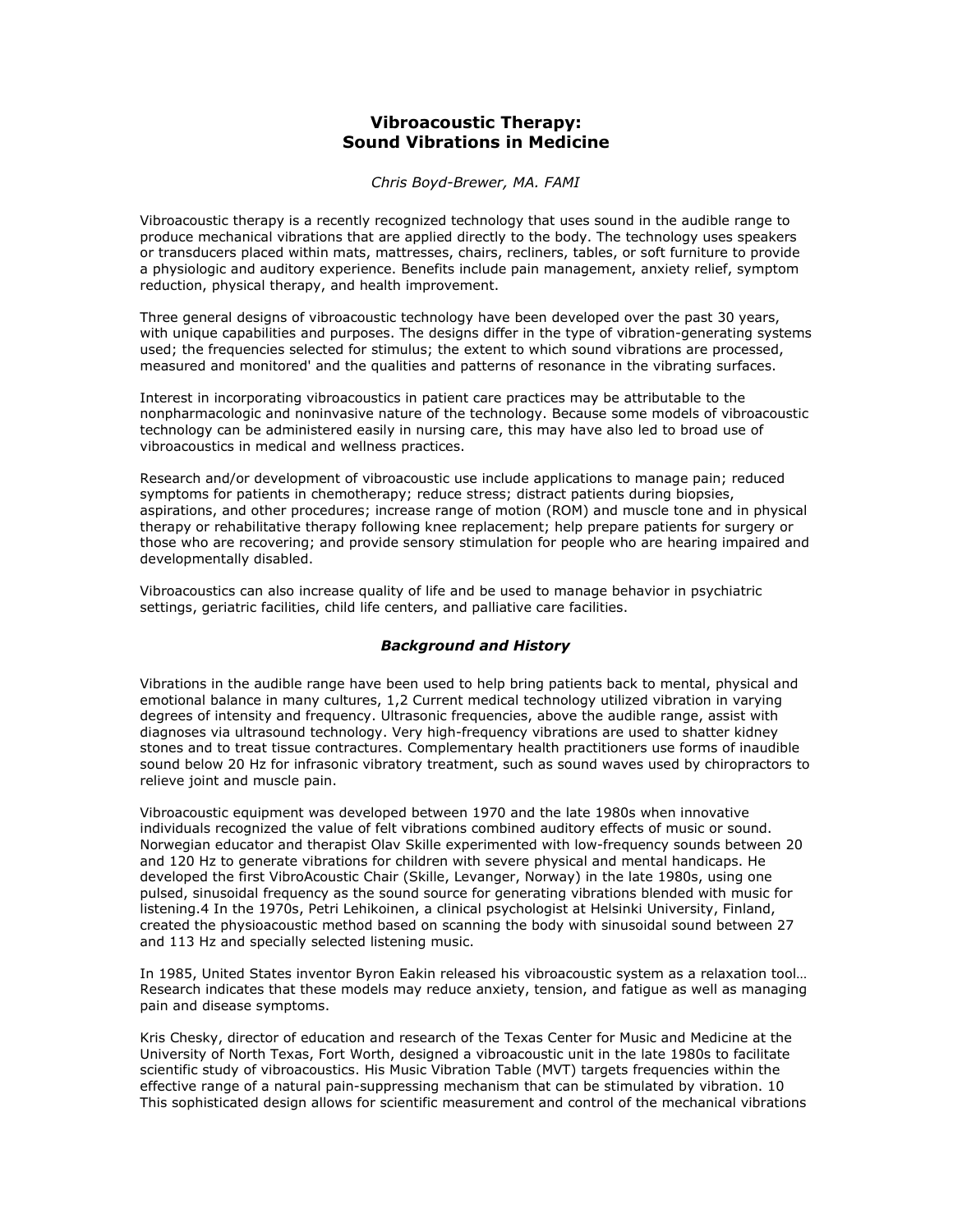that make an impact on the person being stimulated. The MVT uses computers for complex sound processing and feedback capabilities.

### *Key Acoustic and Vibration Characteristics*

Vibroacoustic technology is based on key acoustic principles. Sound frequencies that are input into vibroacoustic devices become mechanical vibrations felt by the body. A significant acoustic consideration in vibroacoustic design is how vibrations are received and experienced by patients. Important factors include the resonance characteristics of the vibrating surface, or vibrating membrane, and the spatial distribution of vibrations over the surface.11 Variation in how materials receive sound can make a significant difference in the vibration a patient receives.

Placement of speakers or transducers in the equipment and the resonant quality of the vibrating membrane affect the spatial distribution of vibrations across the surface. The surface area displaced by a person on the equipment and his or her weight can also affect spatial distribution. The pattern of vibration dispersion will determine which parts of the body receive vibration dispersion will determine which parts of the body receive vibration and to what degree this happens. Most designers have experimented with these elements and each model has different qualities and patterns of resonance.

The sound stimulus may use specific frequencies with or without music. Various sound properties can be manipulated to attain specific experiences. Sine waves have been historically considered to have unique health benefits in many cultures and are used in some vibroacoustic models. A sine wave, or pure tone, flows with a precisely matched increase and decrease of amplitude. Visually, sinusoidal waves have a smoothly rising and falling curvature exactly replicated with each cycle. These pure tones are used in some models because they do not produce overtones that could affect the vibration experience or alter the frequency dose.

Some vibroacoustic designs focus on the application of sound frequencies between 27 and 135 Hz and experimentation has indicated the resulting mechanical vibrations create strong physical responses in patients.4,5,13 Use of these frequencies with Skille's VibroAcoustic equipment and selective low-frequency (SLF) models using speakers is also necessary because of the way the ear amplifies frequencies above 135 Hz\* (note. - Olav Skille and Stephen Deuel at Inner Soulutions have been collaborating since 2003).

The range of 60-600 Hz has been emphasized in certain vibroacoustic applications because this frequency range is known to stimulate Pacinian corpuscles, which play a key function in pain perception.11,14-16 Most models (note - Such as the Tactile Sound Tables and Mats built by Inner Soulutions at Vibroacoustic.org) also incorporate full-frequency music at least for listening, based on benefits that have been recognized in music therapy,17,18 and to provide a more interesting experience for patients.

# *Sound Vibration Processing*

Sound vibration-processing techniques are used in some vibroacoustic designs to create patterns of sound that affect the experience of felt vibrations. Pulsed sound originated from VibroAcoustic technology while the physioacoustic method developed pulsation, scanning and directionality. These techniques may be generated during treatment but may also be used as compositional techniques in prerecorded music.

Pulsed sound blends two relatively close frequencies, for example, 70 Hz and 70.5 Hz. Together, they produce a fast-pulsed sound. Musicians would say the frequencies in this example are "out of tune" with on another.

Sound is most often pulsed in vibroacoustics at a slow rate of speed. It is believed that pulsed sounds create a more pleasant sensation for patients and add a relaxing element to treatment.4 Research by Tony Wigram, associate professor at the Institute for Music and Music Therapy, Aalborg, Denmark, compared pulsed sound lengths of 6, 10 and 14 seconds, peak to peak, and a pure sinusoidal tone. Subjects in this study expressed personal preferences for more slowly pulsed sound waves but study data did not confirm that slower-pulsed sounds induced greater relaxation.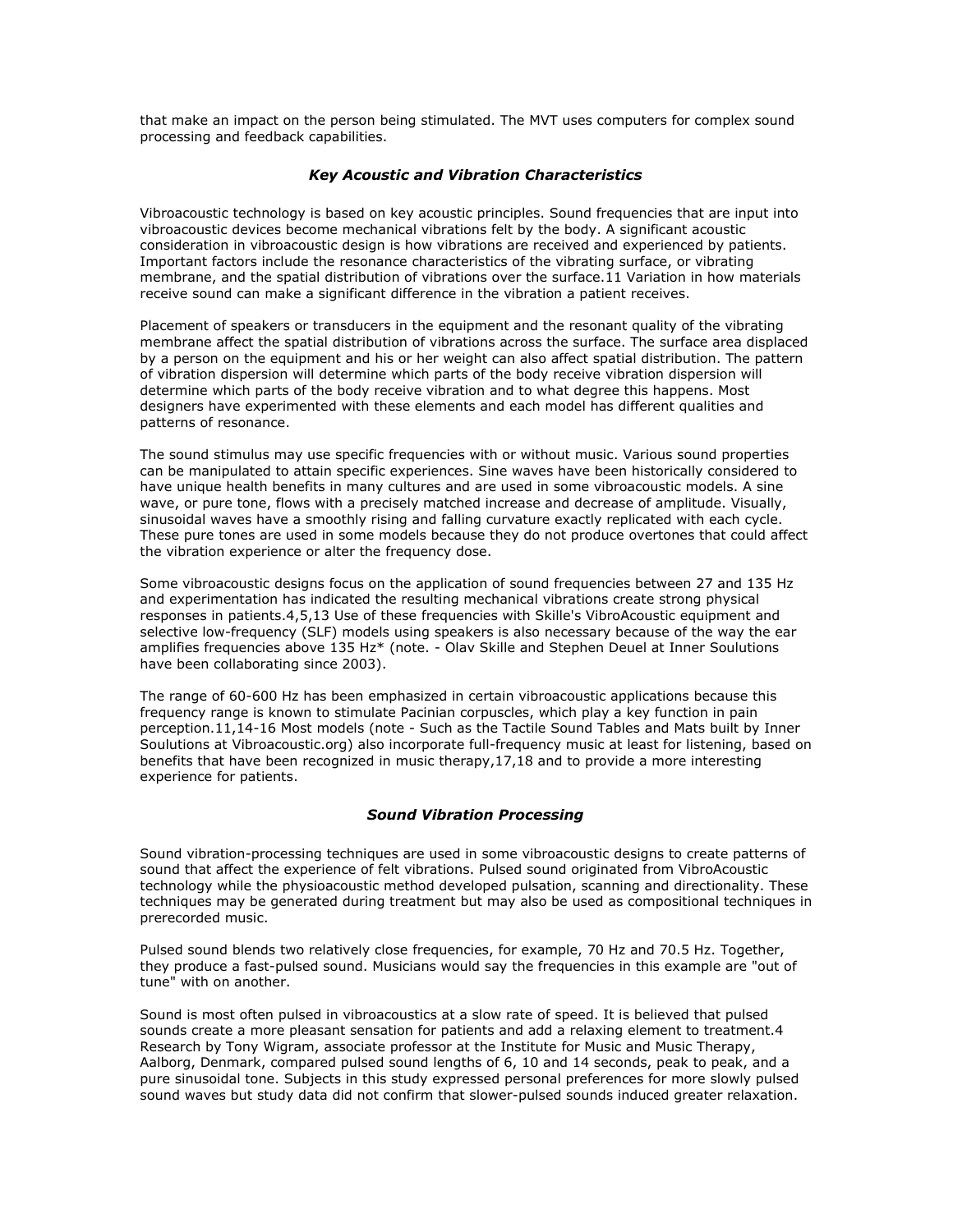Pulsation varies the volume of low-frequency sound within a certain time sequence. Based on the theory that continual vibration may cause numbness in the body, alternating periods of more and less intense vibration in pulsation are believed to alleviate stimulation fatigue, or overstimulation, and to increase treatment effectiveness. Experimentation with SLF designs indicated that prolonged stimulation may cause muscle contractions that can be avoided via pulsation and that pulsation can induce greater muscle relaxation.

Scanning was originally developed to increase muscle relaxation through the physioacoustic method. The theory behind scanning is that each muscle resonates to a specific and unique frequency. Frequencies are scanned above and below approximate known resonant frequencies of target muscle(s). Physioacoustic explanations indicate that approximate resonant frequencies have been determined in physiotherapy and research at Stockholm's Karolinska Institute in Sweden has supported this principle.5 Within the scanned frequency spectrum the target muscle(s) will, at some time, resonate with the frequency with which it has an innate resonance and receive benefit from this stimulation. Scanning is designed so that the desired frequency will be stimulated dozens of times in a single vibroacoustic session. Each time the muscle responds, greater relaxation is believed to occur.13 This theory is based on the physics principle of sympathetic resonance and is believed to work with body tissues as well.

The principle of directionality refers to movement of sound vibrations from one speaker or transducer to another. The movement is felt as a wave of vibration up or down the body and can enhance the vibroacoustic experience.

# *Music in Vibroacoustics*

While specific frequencies and vibration processing techniques have proven to be effective in vibroacoustics, music may also hold essential value. Research has shown that live and recorded music can be used in treating illness and maintaining health.

Chesky, Michel, and Kondraske presented the Two-Pronged Approach conceptual model of vibroacoustics, highlighting the powerful synergy created from integration of physiologic sound vibration and psychological stimulation from music listening.11 Vibration and music together may be more powerful than either element independently and may be especially useful in certain instances.

An important aspect of music in vibroacoustics may be the broad range of frequencies within music. The effects achieved with SLF techniques may occur naturally in the wider range of frequencies in music. There are also potential benefits or problems from the overtone frequencies within music as opposed to the pure sine waves used in some methods.

Most vibroacoustic technologies use music either in addition to low frequencies for listening benefit or as the primary stimulus. A patient's enjoyment of music may play a key role in motivating the use of vibroacoustics. The majority of patients are interested in using vibroacoustics because it is a treatment modality that is pleasing and comforting, unlike many invasive and potentially unpleasant medical procedures.

Recorded music has been designed specifically to enhance vibroacoustic effects and some commercial recordings also work well. The MVT has the ability to process frequencies within any music selection, thus offering unlimited music selection options and allowing patients to choose their own music for effective treatment.

#### *Vibroacoustic Technology*

Three basic vibroacoustic systems have evolved. I have categorized these as full frequency music (FFM), selective low frequency (SLF), and quantified mechanical vibration (QMV) systems (note – the Tactile Sound Tables and Mats fit into both the FFM and SLF).

FFM systems have demonstrated effectiveness for initiating relaxation, reducing anxiety, and assisting in pain management. FFMs use multiple speakers or transducers to project musical vibrations to the body from a single source. Generally, a standard sound system is used, although FFM equipment has the potential to be driven through a computer or other electronic instrument.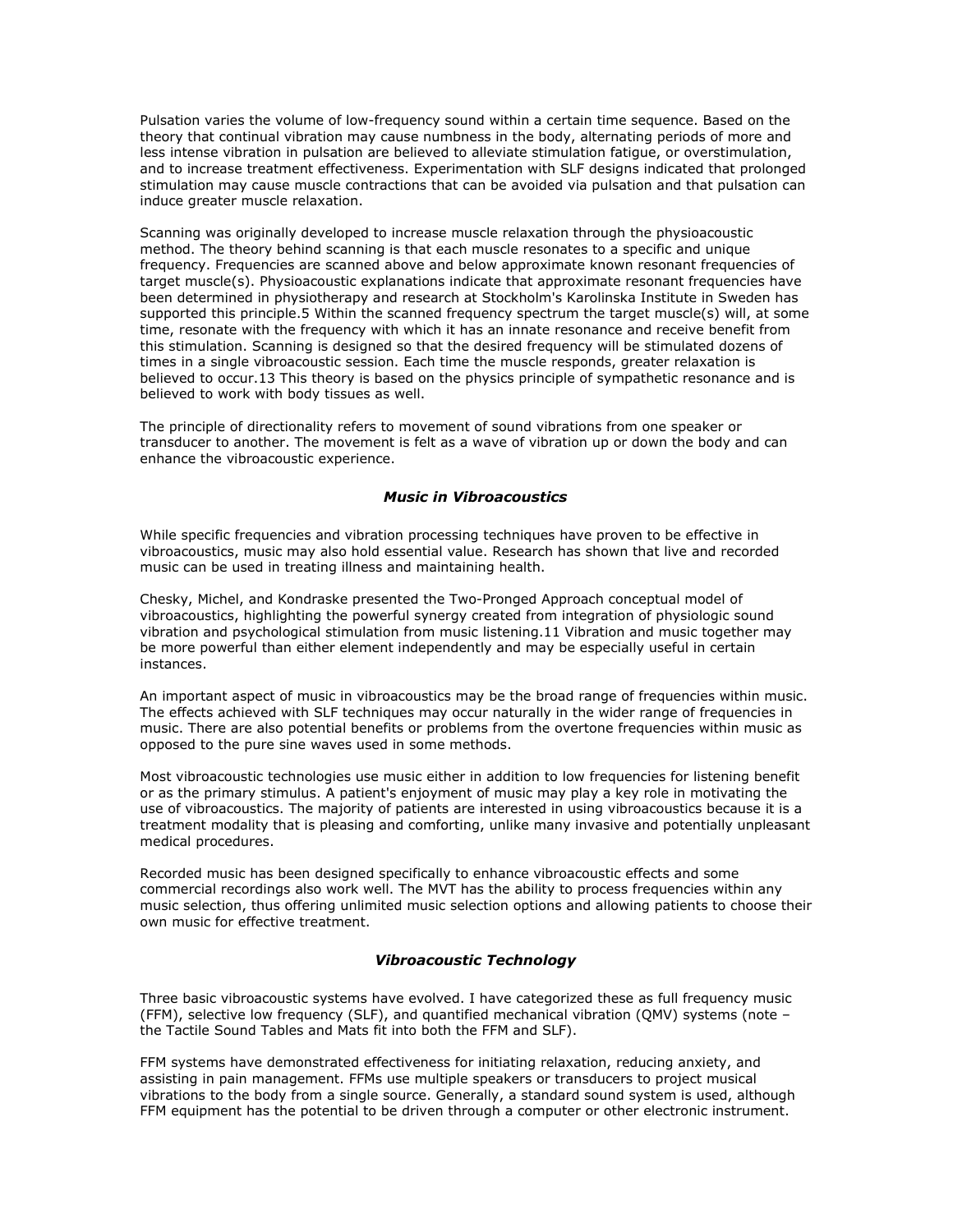Other than the standard amplifier adjustments used in commercial sound systems, felt vibrations are not processed, monitored, or measured in FFM designs and doses cannot be determined.

Music has been composed for FFM systems to maximize vibration effects and qualities via specific low frequencies, pulsed sound, pulsation, scanning, and directional sound movement. FFM units play any recordings although vibroacoustic effects may be limited with commercial music. FFM models are capable of responding to a wide range of frequencies as well as overtones produced by the music.

FFM models are the lease expensive systems and, because they are easy to use, offer a wide range of applications in medical and wellness facilities. These unite provide multiple benefits derived from relaxation but are limited in specific treatment capabilities.

SLF systems are designed to provide relaxation and treat pain and disorders with vibrations generated by selected low-frequency sounds. Both Skille's VibroAcoustic device and Lehikoinen's physioacoustic models are SLF systems. These designs focus on sinusoidal sound waves within a range of 20 to 135 Hz. Frequencies are computer-generated during treatment or are prerecorded.

Processed vibrations are administered with or without accompanying music. When music is used, it is generally slow, harmonious, and relaxing. SLF unites use pulsed sound waves or pulsation, scanning, and directionality.

Some SLF systems are capable of measuring vibration parameters at the sound sources but no models have been developed that measure or monitor doses received at the vibratory surfaces. Skill and therapists who worked with his methods gathered a large amount of data on SLFs effectiveness for use in reducing tension, physical therapy, pain management, and treatment of various disorders.4 Some contraindications have been experienced I the use of low frequencies,5,13 which have not been noted in FFM and QMV designs. The SLF systems are not currently available in the United States but a new version of the physioacoustic device is being released in early 2004.\*

The most complex technology, QMV, represented by Chesky's Music Vibration Table10,21 is intended to be used to treat pain and other disorders. The MVT is uniquely designed to ensure that measurable and repeatable vibratory doses are delivered to patients. Quantification of the soundstimulated mechanical vibration dose is made at the vibrating surface.

The MVT has three important features: (1) is the ability to quantify and monitor vibration parameters at the delivery point rather than the source point (vibration measurement parameters are based upon National and International Standards for HumanVibration11). (2) The technology allows for controlling frequency characteristics and for selected frequencies to be equalized and profiled. This minimized the chance of exposing a patient to one or more frequencies at a higher level than others and provides for measurement and application of frequency-specific vibration doses especially at 60 to 600 Hz.11 (3) Th system has improved membrane resonance and more even distribution of vibration across the vibrating surface, increasing dosage accuracy. More research of the QMV concept is necessary to develop it for medical use.

## *Vibroacoustic Applications in Medicine*

#### *Relaxation*

Relaxation and resultant anxiety reduction have been continuously noted as significant outcomes of vibroacoustic therapy by technology designers and researchers. At the 1994 National Association of Music Therapy conference in Los Angeles, California, George Patrick, Ph.D., chief of Recreation Therapy at the National Institutes of Health (NIH), presented the theory that vibroacoustic therapy triggers the relaxation response6 and that this state is responsible for many stress-mediated medical and nursing care benefits of vibroacoustics.

Dr. Patrick developed a relaxation program in 1992 at the NIH Clinical Center that included Somatron FFM vibroacoustic therapy. This program has since been used to treat more than 15,000 patients.† Dr. Patrick gathered data on vibroacoustic treatment effects from 267 patients with a wide variety of medical conditions including cancer; heart, lung and blood disorders; infectious diseases; and mood disorders. Vibroacoustic therapy improved patients' perceived levels or relaxation by 33 percent and here was a 54-percent combined reduction of patient-perceived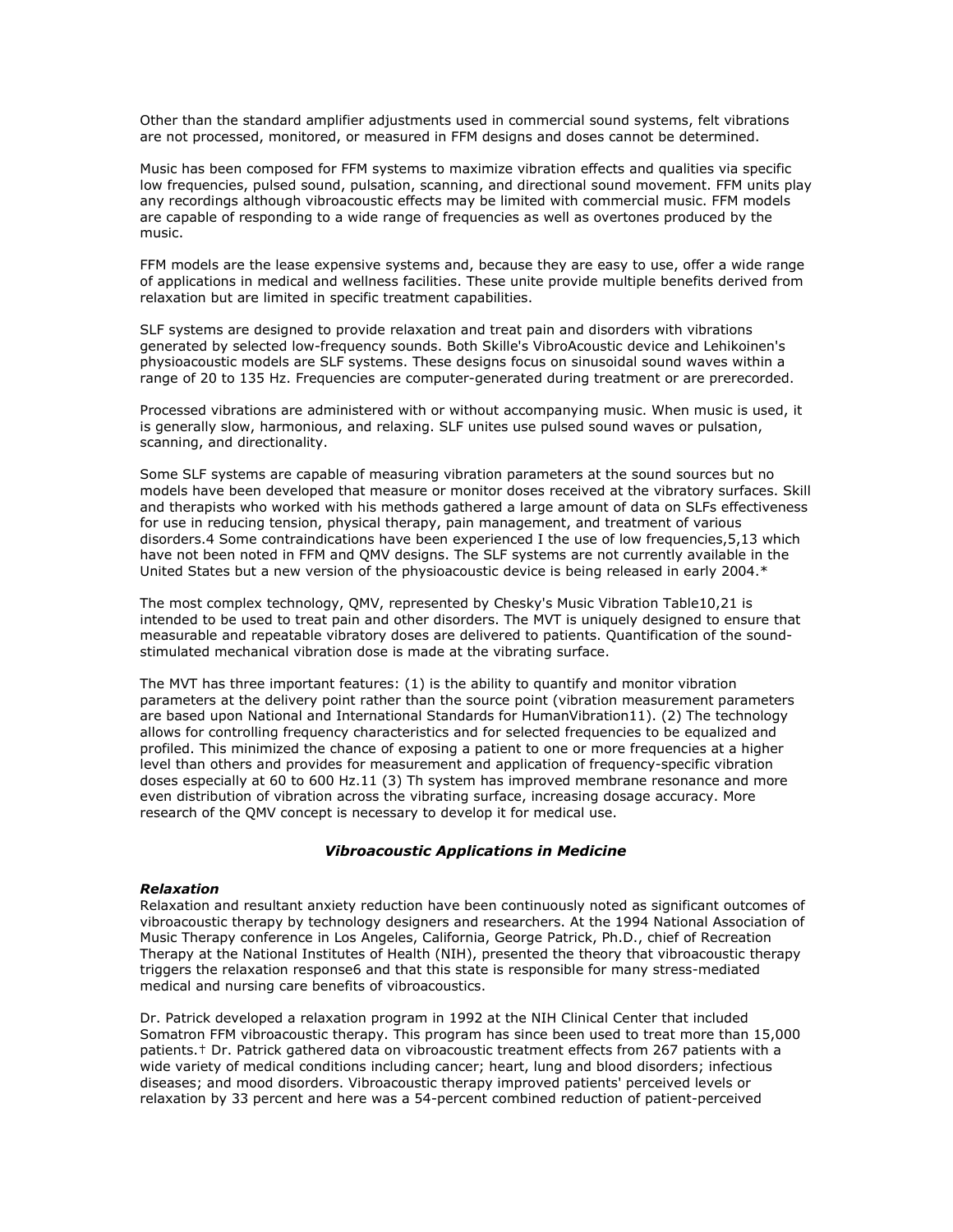intensity of symptoms of pain, tension, fatigue, nausea, headache, and depression.

Additional research has yielded similar results. Nurses in the chemotherapy unit of Jupiter Medical Center, Jupiter, Florida, reported reduction of anxiety by 62.8 percent in 41 vibroacoustic sessions with 27 patients who received chemotherapy for cancer.7 Fatigue was reduced by 61.6 percent.

In a study with 33 patients who underwent knee replacement or revision, and who received SLF physioacoustic treatment during presurgery preparations, there was a 21-percent decrease in tension.23 Patients with Rett syndrome responded to SLF vibroacoustics with increased relaxation, reduction of anxiety, and reduction of hyperventilation and syndrome-related behaviours.

Positive affective responses produced by vibroacoustic treatment have been noted in patients with physiologic disorders.27,28 In a study at the Clinic of Psychiatry in Helsinki, Finland, researchers used physioacoustic treatment successfully to reduce anxiety, tension, and psychosomatic pains.

#### *Physical Therapy*

Vibroacoustics has a long history of experimentation in physical therapy. Treatment benefits include reduction of muscle tones, increased ROM, reduction of muscle spasticity, and sensory stimulation for patients with severe disabilities.

Skille began his research with children who were severely mentally and physically handicapped. By 2001, Skille and other therapists has gathered data from more than 40,000 hours of treatment. Many of the results found were related to benefits derived from reduced muscle tenstion.

Research on muscle spasticity on patients with cerebral palsy found that SLF treatment could reduced high muscle tone and accompanying movement restriction caused by increased rigidity and stiffness in these patients. ROM was also increased with treatmen and relaxation induced by vibroacoustic treatment resulted in reduced muscle spasms. SLF is also considered to be a viable treatment for fixed deformities for certain patients with cerebral palsy and may curb the development of fixed deformities.3 People with Rett syndrome also benefit from relaxed muscle tone and experience improvement in muscle control with vibroacoustic treatment .

Vibroacoustics for increasing ROM has expanded into other medical areas. Research at Duke University Medical Center, Durham, North Carolina, using SLF Physioacoustic treatment for patients, over age 55, during physical therapy following total knee replacements showed greater passive ROM. Of 9 patients who were given the experimental treatment, 66 percent were able to achieve a 90-degree bend compared to 44 percent of the 9 control subjects.

#### *Surgery and Other Medical Procedures*

Vibroacoustic research and experimentation in surgical units and procedures areas has recently been undertaken with SLF and FFM systems. A study with 33 patients who underwent knee replacements or revisions produced a 21-percent reduction of tension after patients received SLF physioacoustic treatment postsurgically. Subjects in the experimental group went home an average of one half-day earlier, used fewer mg of pain medication, and expressed more satisfaction with the care they received than did control group subjects.

Heart surgeons have used SLF physioacoustic therapy during cardiac surgery recovery. Ina study using SLF treatment, patients' use of sedative and pain medication decreased and average ventilator time was reduced from 17 hours to 7 hours. Time spent in the cardiac surgical unit decreased from averages of 36 hours to 18 hours and overall hospital stay was reduced to an average of 5 days from a 9-day average.

Vibroacoustics has reduced patients' anxiety during medical procedures. Vibrotactile and auditory music reduced agitation and physiologic instability following suctioning in infants with bronchiopulmonary dysplasia.32 Anecdotal reports from the Tampa Children's' Hospital at St. Joseph's, Tampa, Florida, from 1990 to 1997, using a specially designed vibroacoustic examination table for a various procedures noted that infants increased time spent in a quiet, alert state and had higher oxygen saturation levels.

Research at Dallas Children's' Hospital, Texas, is underway to determine the effectiveness of vibroacoustics for distraction during biopsies, aspirations, portable catheter maintenance, and other procedures. Nursing staff members have reported seeing lowered anxiety levels in patients during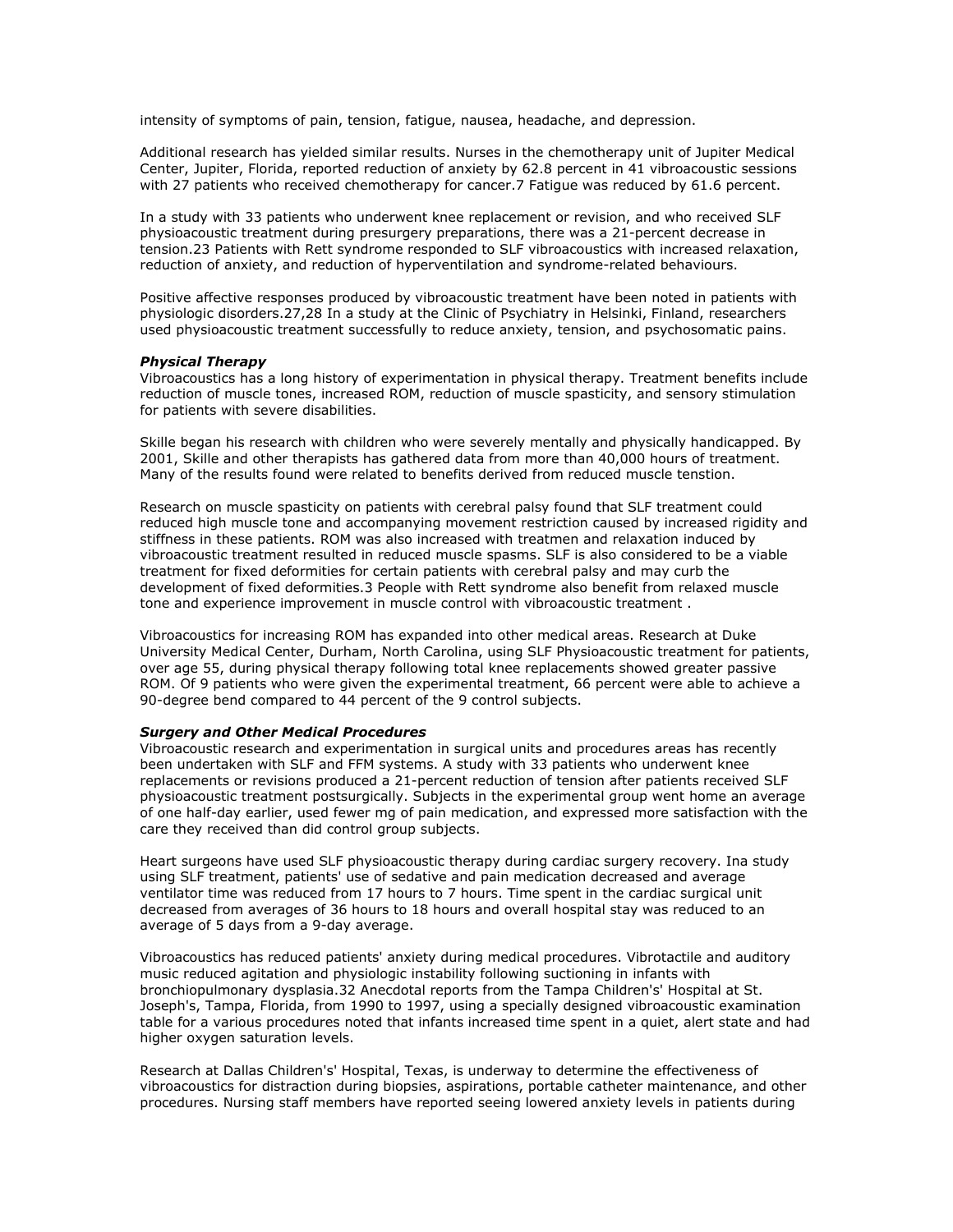these procedures when vibroacoustic treatment was used.

Research is being conducted to compare vibroacoustics with other distraction mediums and to quantify the degree of anxiety reduction. Research is also ongoing at the Women's' Diagnostic Center in Jupiter, Florida, where FFM treatment is used before breast-cancer biopsies. Experimental variables include anxiety levels and amounts of Valium requested and/or used.

### *Pain Management*

Vibroacoustic therapy has produced significant gains in pain relief and management. Dr. Patrick's NIH program evaluation produced a 63-percentreduction of perceived pain and he has suggested that this pain relief is relaxation-induced.6 Patients in chemotherapy with FFM vibroacoustics have experienced 61-percent reductions of pain, probably via the same mechanism.

QMV technology was used for pain reduction with patients who have rheumatoid arthritis. Patients who listened to music while experiencing music vibration had a 64-percent reduction in pain while patients receiving only music had a24-percet reduction in pain and a placebo group experienced a 2-percent increase in pain.

Research has also been conducted with SLF technologies producing pain relief for 25 patients in a hospice. Patients who received vibroacoustic treatment used significantly less medication in 48 hours, experienced less discomfort, and reported lower pain intensity than did controls.

Twenty (20) women at Duke University Medical Center who had surgery for ovarian, endometrial, or cervical cancer experienced significant pain reduction with treatment.

The nonpharmacologic nature of vibroacoustics makes this treatment an important painmanagement tool. While it may not work in every instance, it is a promising complementary method that may reduced the need for pain medication and provide a pleasant alternative to medication. The ease of use and implementation of the FFM models makes vibroacoustics a promising nursing care practice.

## *Additional Applications and Comments on Research*

Additional positive effects have been found by Wigram and others in extensive reviews of vibroacoustic research and cast study data, including the technique's ability to:

· Stimulate blood flow throughout the body making pressure sores and ulcers heal faster

· Reduce swelling caused by excess tissue fluid

· Ease sore ad aching muscles, alleviate high- and low-back pain, and alleviate stiffness in joints by improving joint motion1

Anecdotal information indicates effects on pulmonary disorders including asthma, cystic fibrosis, pulmonary emphysema, and metachromatic leucodystrophy.

Some research to date has been derived from anecdotal evidence, case studies or program evaluations that used no control groups. In addition, not all research methods incorporated standards of vibration parameters and may have used equipment without capability for specifically measuring doses.11 Certainly, additional research is needed, especially studies that will use standardized measurements and appropriate statistical analyses.

Some studies indicate that vibroacoustics may not work for treating certain medical conditions or for all patients. While these studies have not been duplicated and changes in methods may provide effective treatment, it is worth paying attention to this research.

Patients with idiopathic Parkinson's disease experienced no improvement in disease symptoms but had moderate advancement in motor abilities and ability to perform tasks of daily living.41 Patients with fibromyalgia experienced no significant changes in perception of pain with vibroacoustics but were able to tolerate greater pressure on tender joints.

Anxiety levels in two learning disabled students were significantly different in one case study.43 A study that compared vibroacoustic treatment during physical therapy with music and movement-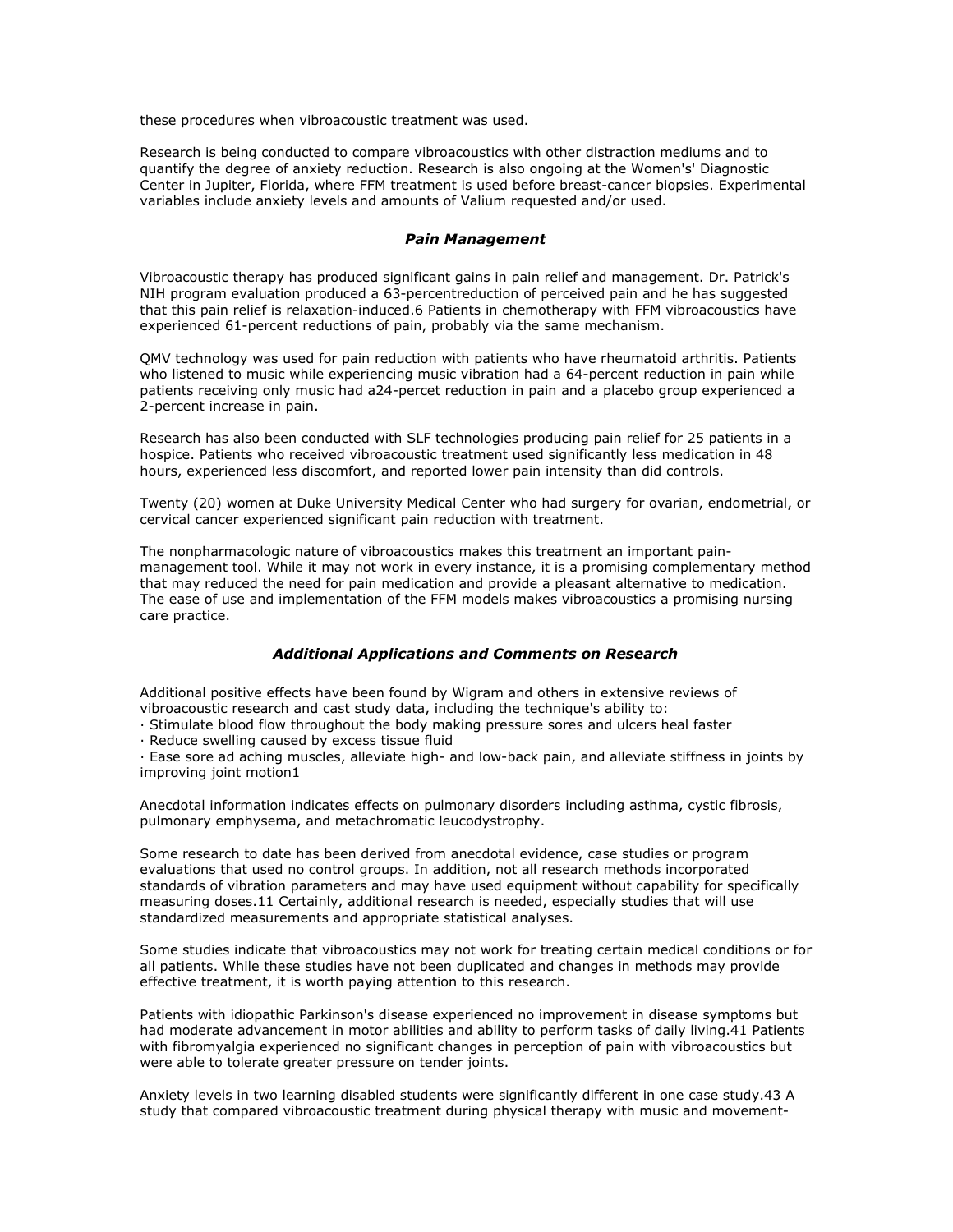based physiotherapy showed that vibroacoustic treatment did not have a greater effect on ROM improvement.

Vibroacoustic therapy offers an important treatment option for many disorders, symptoms, and pain situations but there are factors that may make the treatment less effective in some instances or with certain individuals. A consideration is that vibroacoustics is passive and isolates patients during treatment. When interaction or activity are important, vibroacoustics may be less effective or useful as a secondary treatment.

### *Conclusions*

Vibroacoustic technology is an effective treatment for relaxation, anxiety reduction, muscle-tension reduction, and pain management. Vibroacoustics has potential for treating disorders and for use during medial procedures. The method is effective for a wide variety of medical and wellness programs and has promise for others. The technology of vibroacoustics has evolved to provide greater understanding of how it works but continued development of technology and research on effective protocols and dosages is necessary to meet this technology's full potential.

# *References*

1. Campbell, D. Music: Physician for Times to Come. London: Quest Books, 1991.

2. Pratt, R., Jones R. Music and medicine: A partnership in history. In J Arts Med, 1988; 6: 377-389.

3. Hooper J. An introduction to vibroacoustic therapy and an examination of its place in music therapy practice. Br J Music Ther 2001;5: 69-77.

4. Skille O. Manual of vibroacoustic therapy. Levanger, Norway: ISVA Publications, 1991. Online document at: quadrillo.tripod.com/~quadrillo/ndex-4.html.

5. Lehikoinen, Petri. The physioacoustic method. In: Wigram T, Dileo C, eds. Music Vibration and Health, Cherry Hill, NJ: Jeffrey Books, 1997; 209-216.

6. Patrick G. The effects of vibroacoustic music on symptom reduction: inducing the relaxation response through good vibrations. IEE Eng Med Biol Mag 1999;18: 97-100.

7. Brewer C. Boyd, Coope V. Effectiveness of vibroacoustic music for pain and symptom management in outpatient chemotherapy treatment. First International Institute on Arts in Healing, May 16-17, 2003. Christine E. Lynn College of Nursing, Florida Atlantic University, Boynton Beach, FL

8. Walters C. The psychological and physiological effects of vibrotactile stimulation via a Somatron, on patients awaiting scheduled gynecological surgery. J Music Ther1996;33: 261- 287.

9. Brewer C. The Somatron Pain and Anxiety Management Program. The Somatron Corporation, 2000.

10. Chesky KS, Michel DE. The Music Vibration Table (MVT): Developing a technology and conceptual model for pain relief. Music Ther Perspect 1991;9: 32-37.

11. Chesky KS, Michel DE, & Kondraske G. Developing methods and techniques for scientific and medical application of music vibration. In: Spintge R, Dron R eds. Music Medicine, vol 2. St. Louis, MO: MMB Music. 1996;2: 227-241.

12. Wigram, T. The effects of vibroacoustic therapy on clinical and non-clinical populations [doctoroal dissertation, St. George's Medical School, London University 1996]. Online document at: quadrillo.tripod.com/~quadrillo/index-4.html

13. Wigram T. The development of vibroacoustic therapy. In: Wigram T, Dileo C, eds. Music Vibration and Health, Cherry Hill, NJ: Jeffrey Books, 1997: 11-26.

14. Lundenberg T, Nordemarr R, Ottoson D. Pain alleviation by vibratory stimulation. Pain 1984;20: 2-44.

15. Quillian TA, Sato M. The distribution of myelin and nerve fibres from Pacinian Corpuscles. J Physiol, 1955;129: 167-176.

16. Hubbard SJ. A study of rapid mechanical events in a mechanoreceptor. J Physiol 1958;141: 198-218.

17. Dileo C. The context of music and medicine. In: Wigram T, Dileo C, eds. Music Vibration and Health. Cherry Hill, NJ: Jeffrey Books, 1997: 37-48.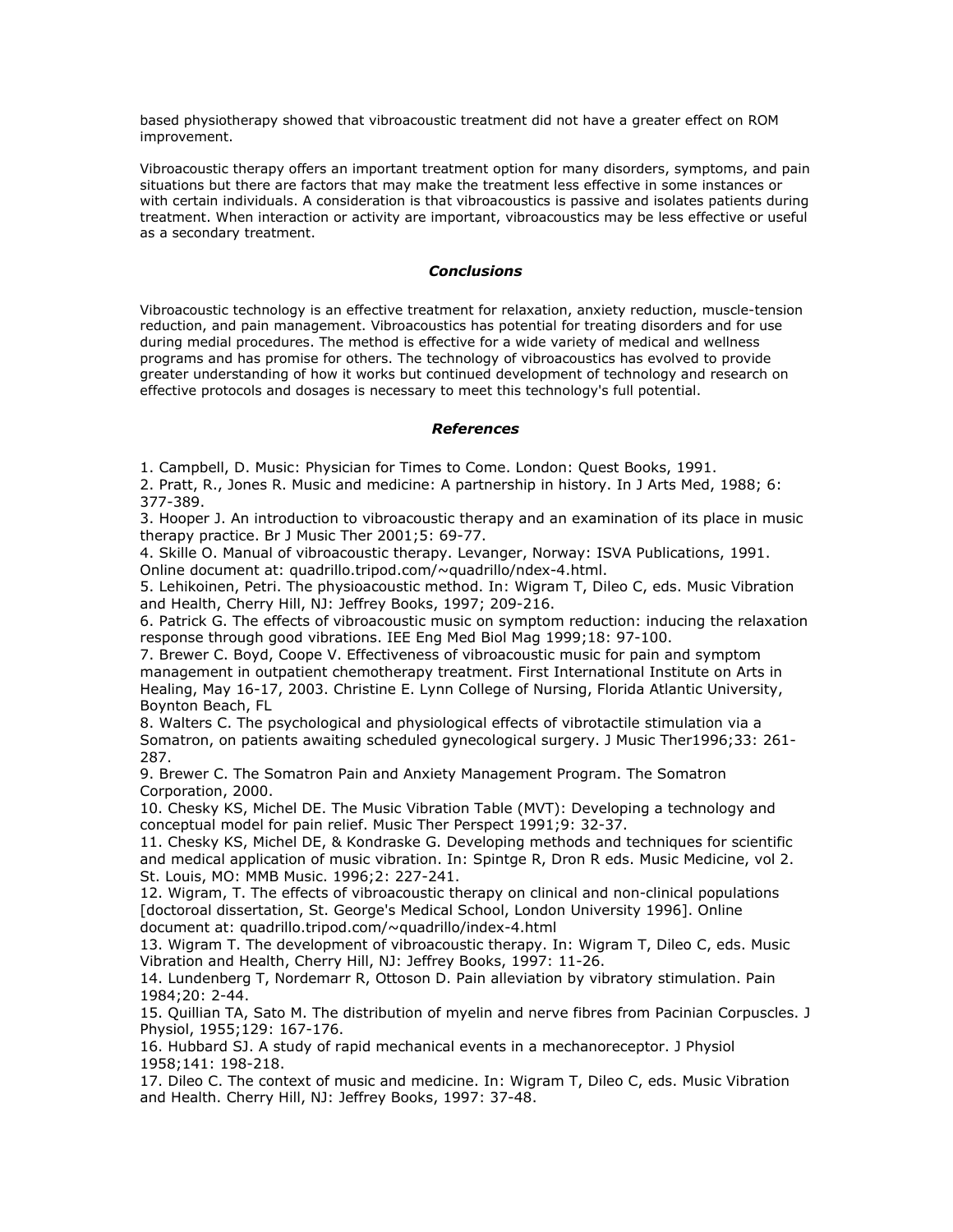18. Weldin C, Eagle C. An historical overview of music medicine, In: Applications of Music Medicine, Washington, DC: National Association for Music Therapy 1991: 7-27.

19. Wigram T. The effect of amplitude modulation of the pulsed sinusoidal low frequency tone used as a stimulus in Vibroacoustic (VA) therapy: In: Wigram T, Dileo C, eds, Music Vibration and Health. Cherry Hill, NJ: Jeffrey Books, 1997; 133-42.

20. Wigram T. The effect of VA therapy on multiply handicapped adults with high muscle tone and spasticity. In: Wigram T, Dileo C, eds. Music Vibration and Health, Cherry Hill, NJ: Jeffrey Books, 1997: 143-48.

21. Chesky KS. The effects of music and music vibration using the MVT ä on the relief of rheumatoid arthritis pain. [Dissertation] In: Abstracts International, 1992;53(8), 2725B. [University Microfilms No. AAC9300593].

22. Benson H, Klipper M. The Relaxation Response. New York: Avon Books, 1976.

23. Burke M, Phillips-Bute B, Parker-Vail t. Positive effects of music therapy and vibration on satisfaction in TKA patients. Alexandria, VA: Dept. of Veterans Affairs: Second Annual Leadership Conference: Pain Management and End of Life Care, 2001.

24. Cass H, Slonims V, Weekes L, Wigram T, Wisbeach A. Therapy services for Rett Syndrome: How well does provision match specific needs? Paper presented to the Royal Society of Medicine, London, 1995.

25. Wigram T, Cass, H. The role of music therapy in a clinic for children and adults with Rett Syndrome. Paper presented to the BSMT Conference, London, 1995.

26. Wigram, T. Vibroacoustic therapy in the treatment of Rett Syndrome. In: Wigram T, Dileo C. (eds.) Music Vibration and Health, Cherry Hill, NJ: Jeffrey Books, 1997: 149-155.

27. Madsen CK, Standley JM, Gregory D. The effect of a vibrotactile device, Somatron, in physiological and psychological responses: musicians versus nonmusicians. J Music Ther 1991;28: 14-22.

28. Walters C. The psychological and physiological effects of vibrotactile stimulation via a Somatron, on patients awaiting scheduled gynecological surgery. J Music Ther 1996: 33: 261- 287.

29. Skille O, Wigram T, Weekes L. Vibroacoustic therapy: The therapeutic effect of low frequency sound on specific physical disorders and disabilities. J Br Music Ther 1989;3: 610. 30. Burke M, Thomas K. Use of physioacoustic therapy to reduce pain during physical therapy for total knee replacement patients over age 55, In: Wigram T, Dileo C, eds. Music Vibration and Health. Cherry Hill, NJ: Jeffrey Books, 1997: 99-106.

31. Butler C, Butler P. Physioacoustic therapy with cardiac surgery patients. In: Wigram T, Dileo C, eds. Music Vibration and Health. Cherry Hill NJ: Jeffrey Books, 1997: 197-204.

32. Burke M, Walsh J, Oehler J, Gingras JA.Music therapy following suction: Four case studies. Neonatal Network 1995: 14: 41-49.

33. Jones, L. Vibroacoustics with hospitalized children. In: Wigram T, Dileo C, eds. Music Vibration and Health. Cherry Hill,

NJ: Jeffrey Books, 1997; 189-196. 34. Michel DE, Chesky K. Music and music vibration for pain relief: Standards in research. In: Spintge R, Dron R, eds. Music Medicine, vol 2. St. Louis: MMB Music, 1996: 218-226.

35. Burke, MA. Feasibility of Physioacoustic Therapy in Cancer Care. Report for NIH Grant  $#1$ R43 CA 75899-01. A1, 1999.

36. Burke M. Effects of physioacoustic intervention on pain management of postoperative gynecological patients. In: Wigram T, Dileo C, eds. Music Vibration and Health. Cherry Hill, NH: Jeffrey Books, 1997: 107-123.

37. Boakes M. Vibrtactile stimulaton [internal document]. London: British Association Occupational Therapists, 1990.

38. Skille O. Vibroacoustic therapy: Music therapy. Am Asoc Music Ther 1989;8; 61-77. 39. Vincente P, Manchola I, Serna E. The use of vibroacoustics in idiopathic Parkinsons disease. In: Wigram T, Dileo C, eds. Music Vibration and Health. Cherry Hill, NJ: Jeffrey Books, 1997; 125-131.

40. Chesky KS, Russell IJ, Lopez Y, Kondraske G. Fibromyalgia tender point pain: A doubleblind, placebo-controlled pilot study of music vibration using the Music Vibration Table. J Musculoskeletal Pain 1997; 5: 33-52.